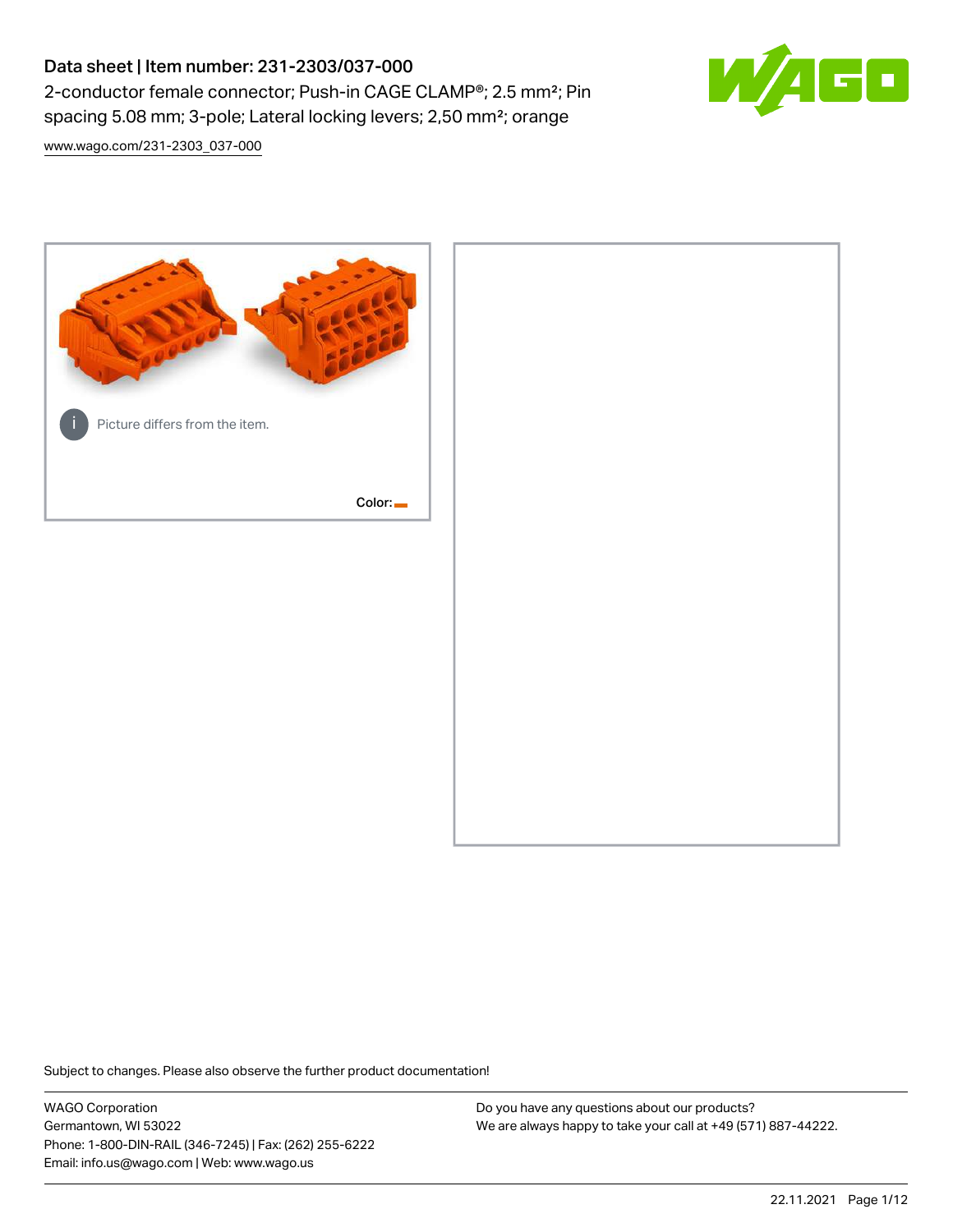



#### Item description

- $\blacksquare$ Universal connection for all conductor types
- $\blacksquare$ Two conductor entries per pole
- $\blacksquare$ For looping through power or data buses
- $\blacksquare$ Bus connection is retained, even when unmated
- $\blacksquare$ Push-in termination of solid and ferruled conductors
- $\blacksquare$ With coding fingers

## Data

#### Notes

| Safety information 1 | The MCS-MULTI CONNECTION SYSTEM includes connectors<br>without breaking capacity in accordance with DIN EN 61984. When<br>used as intended, these connectors must not be connected<br>/disconnected when live or under load. The circuit design should<br>ensure header pins, which can be touched, are not live when<br>unmated. |
|----------------------|-----------------------------------------------------------------------------------------------------------------------------------------------------------------------------------------------------------------------------------------------------------------------------------------------------------------------------------|
| Variants:            | Gold-plated or partially gold-plated contact surfaces<br>Other versions (or variants) can be requested from WAGO Sales or<br>configured at https://configurator.wago.com/                                                                                                                                                         |

Subject to changes. Please also observe the further product documentation!

| <b>WAGO Corporation</b>                                | Do you have any questions about our products?                 |
|--------------------------------------------------------|---------------------------------------------------------------|
| Germantown, WI 53022                                   | We are always happy to take your call at +49 (571) 887-44222. |
| Phone: 1-800-DIN-RAIL (346-7245)   Fax: (262) 255-6222 |                                                               |
| Email: info.us@wago.com   Web: www.wago.us             |                                                               |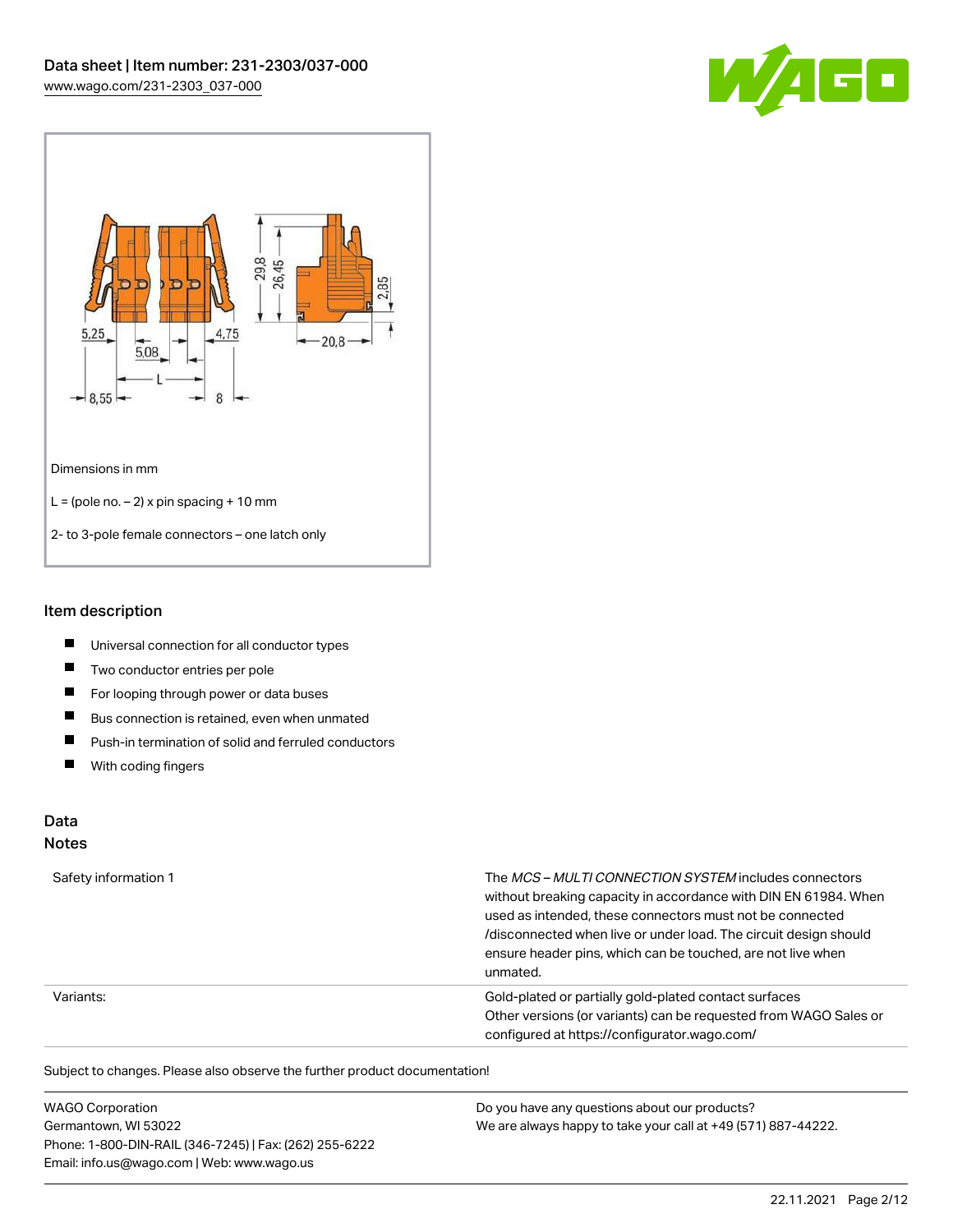

### Electrical data

## IEC Approvals

| Ratings per                 | IEC/EN 60664-1                                                        |
|-----------------------------|-----------------------------------------------------------------------|
| Rated voltage (III / 3)     | 320 V                                                                 |
| Rated surge voltage (III/3) | 4 <sub>k</sub> V                                                      |
| Rated voltage (III/2)       | 320 V                                                                 |
| Rated surge voltage (III/2) | 4 <sub>k</sub> V                                                      |
| Nominal voltage (II/2)      | 630 V                                                                 |
| Rated surge voltage (II/2)  | 4 <sub>k</sub> V                                                      |
| Rated current               | 16A                                                                   |
| Legend (ratings)            | $(III / 2)$ $\triangle$ Overvoltage category III / Pollution degree 2 |

## UL Approvals

| Approvals per                  | UL 1059 |
|--------------------------------|---------|
| Rated voltage UL (Use Group B) | 300 V   |
| Rated current UL (Use Group B) | 20A     |
| Rated voltage UL (Use Group D) | 300 V   |
| Rated current UL (Use Group D) | 10 A    |

### Ratings per UL

| Rated voltage UL 1977 | 600 V       |
|-----------------------|-------------|
| Rated current UL 1977 | 20h<br>20 A |

### CSA Approvals

| Approvals per                   | CSA   |
|---------------------------------|-------|
| Rated voltage CSA (Use Group B) | 300 V |
| Rated current CSA (Use Group B) | 15 A  |
| Rated voltage CSA (Use Group D) | 300 V |
| Rated current CSA (Use Group D) | 10 A  |

### Connection data

| Total number of connection points |  |
|-----------------------------------|--|
| Total number of potentials        |  |
| Number of connection types        |  |

Subject to changes. Please also observe the further product documentation!

| <b>WAGO Corporation</b>                                | Do you have any questions about our products?                 |
|--------------------------------------------------------|---------------------------------------------------------------|
| Germantown, WI 53022                                   | We are always happy to take your call at +49 (571) 887-44222. |
| Phone: 1-800-DIN-RAIL (346-7245)   Fax: (262) 255-6222 |                                                               |
| Email: info.us@wago.com   Web: www.wago.us             |                                                               |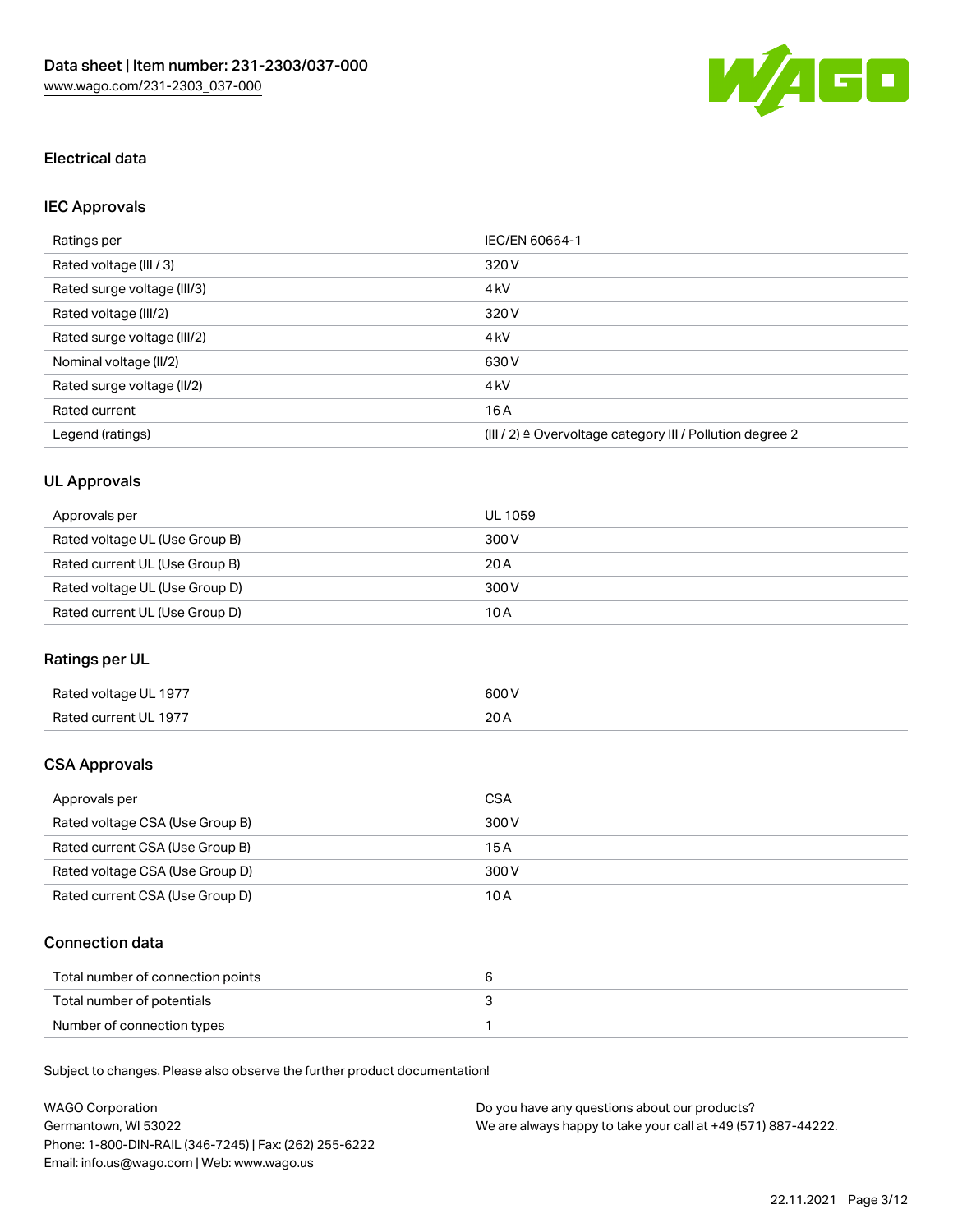[www.wago.com/231-2303\\_037-000](http://www.wago.com/231-2303_037-000)



#### Number of levels 1

#### Connection 1

| Connection technology                             | Push-in CAGE CLAMP®                   |
|---------------------------------------------------|---------------------------------------|
| Actuation type                                    | Operating tool                        |
| Solid conductor                                   | $0.22.5$ mm <sup>2</sup> / 24  12 AWG |
| Fine-stranded conductor                           | $0.22.5$ mm <sup>2</sup> / 24  12 AWG |
| Fine-stranded conductor; with insulated ferrule   | $0.251.5$ mm <sup>2</sup>             |
| Fine-stranded conductor; with uninsulated ferrule | $0.252.5$ mm <sup>2</sup>             |
| Strip length                                      | $910$ mm $/0.350.39$ inch             |
| Number of poles                                   | 3                                     |
| Conductor entry direction to mating direction     | 0°                                    |

## Physical data

| Pin spacing | 5.08 mm / 0.2 inch    |
|-------------|-----------------------|
| Width       | 31.63 mm / 1.245 inch |
| Height      | 20.8 mm / 0.819 inch  |
| Depth       | 29.8 mm / 1.173 inch  |

### Plug-in connection

| Contact type (pluggable connector) | Female connector/socket |
|------------------------------------|-------------------------|
| Connector (connection type)        | for conductor           |
| Mismating protection               | No.                     |
| Locking of plug-in connection      | locking lever           |

#### Material data

| Color                       | orange                            |
|-----------------------------|-----------------------------------|
| Material group              |                                   |
| Insulation material         | Polyamide (PA66)                  |
| Flammability class per UL94 | V <sub>0</sub>                    |
| Clamping spring material    | Chrome nickel spring steel (CrNi) |
| Contact material            | Copper alloy                      |
| Contact plating             | tin-plated                        |
| Fire load                   | $0.158$ MJ                        |
| Weight                      | 8.4 g                             |

Subject to changes. Please also observe the further product documentation!

| <b>WAGO Corporation</b>                                | Do you have any questions about our products?                 |
|--------------------------------------------------------|---------------------------------------------------------------|
| Germantown, WI 53022                                   | We are always happy to take your call at +49 (571) 887-44222. |
| Phone: 1-800-DIN-RAIL (346-7245)   Fax: (262) 255-6222 |                                                               |
| Email: info.us@wago.com   Web: www.wago.us             |                                                               |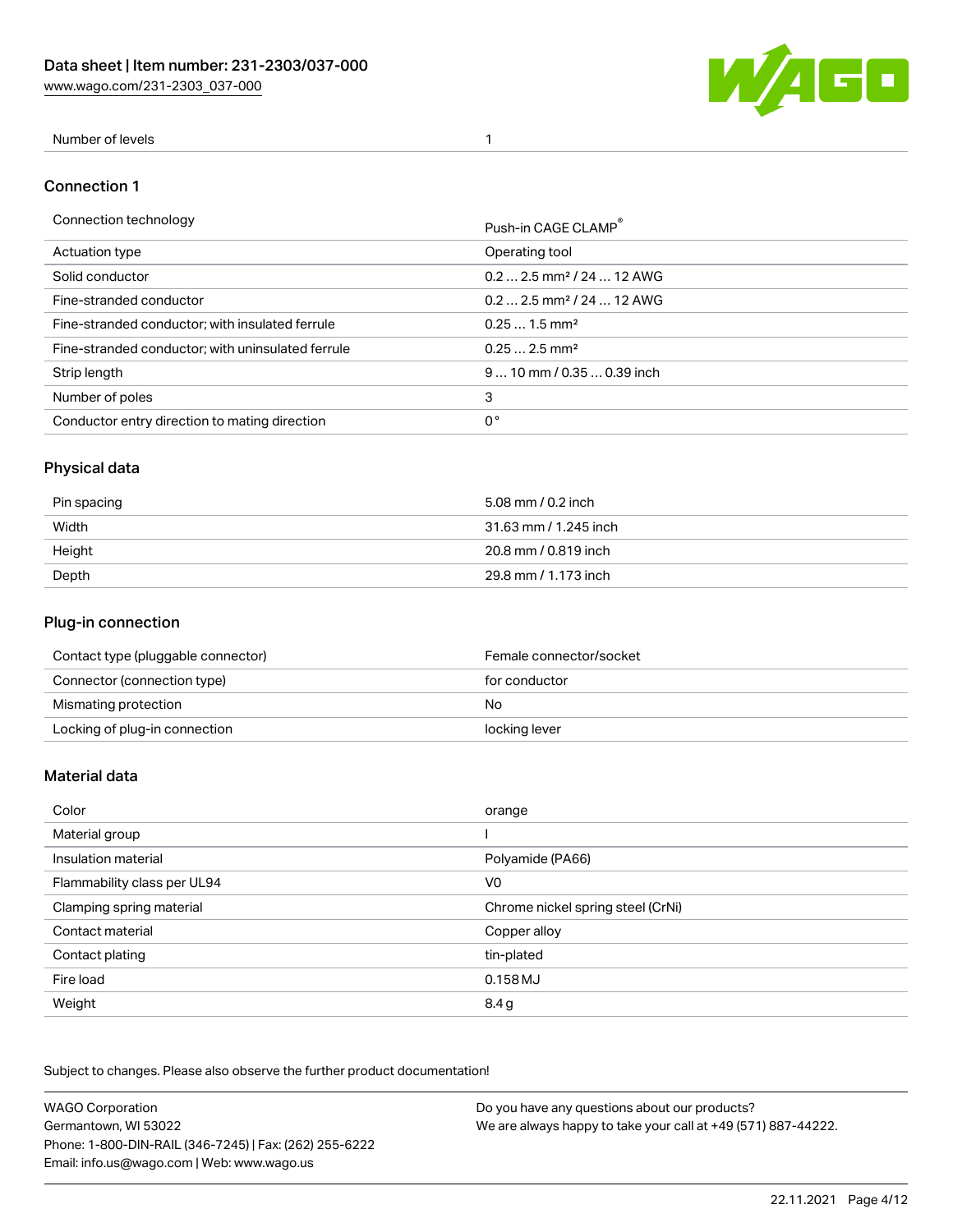

#### Environmental requirements

| Limit temperature range | $+85 °C$<br>-60<br>$\sim$ |
|-------------------------|---------------------------|
|-------------------------|---------------------------|

#### Commercial data

| Product Group         | 3 (Multi Conn. System) |
|-----------------------|------------------------|
| PU (SPU)              | 50 Stück               |
| Packaging type        | box                    |
| Country of origin     | PL                     |
| <b>GTIN</b>           | 4044918564397          |
| Customs tariff number | 8536694040             |

### Approvals / Certificates

#### Country specific Approvals

| Logo                | Approval                                     | <b>Additional Approval Text</b> | Certificate<br>name |
|---------------------|----------------------------------------------|---------------------------------|---------------------|
|                     | CВ<br>DEKRA Certification B.V.               | IEC 61984                       | NL-39756            |
| EMA<br><b>INEUR</b> | <b>KEMA/KEUR</b><br>DEKRA Certification B.V. | EN 61984                        | 2190761.01          |

#### Ship Approvals

| Logo | Approval                                  | <b>Additional Approval Text</b> | Certificate<br>name                |
|------|-------------------------------------------|---------------------------------|------------------------------------|
| ABS  | <b>ABS</b><br>American Bureau of Shipping |                                 | $19 -$<br>HG1869876-<br><b>PDA</b> |
|      | <b>DNV GL</b>                             |                                 | TAE000016Z                         |
|      | Det Norske Veritas, Germanischer Lloyd    |                                 |                                    |

#### UL-Approvals

| Logo     | Approval                            | <b>Additional Approval Text</b> | Certificate<br>name |
|----------|-------------------------------------|---------------------------------|---------------------|
| Ъ.<br>77 | UL<br>UL International Germany GmbH | <b>UL 1059</b>                  | E45172              |
| _____    | UL<br>UL International Germany GmbH | <b>UL 1977</b>                  | E45171              |

Subject to changes. Please also observe the further product documentation!

| <b>WAGO Corporation</b>                                |
|--------------------------------------------------------|
| Germantown, WI 53022                                   |
| Phone: 1-800-DIN-RAIL (346-7245)   Fax: (262) 255-6222 |
| Email: info.us@wago.com   Web: www.wago.us             |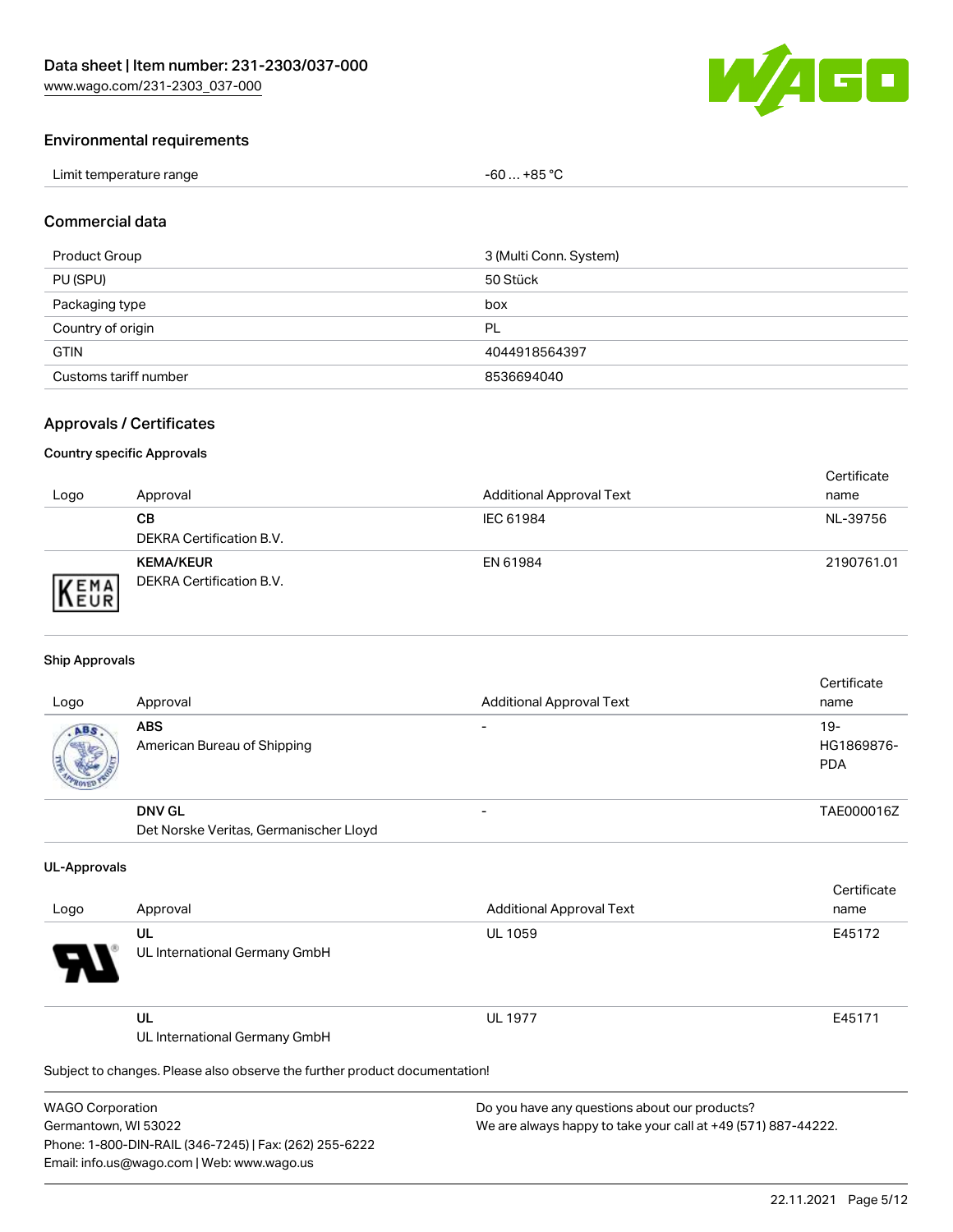



#### **Counterpart**

| ltem no.231-633<br>Male connector; 3-pole; Pin spacing 5.08 mm; orange | www.wago.com/231-633 |
|------------------------------------------------------------------------|----------------------|
|                                                                        |                      |



| Item no.231-333/001-000                                                                  | www.wago.com/231-333/001-000 |
|------------------------------------------------------------------------------------------|------------------------------|
| Male header; 3-pole; THT; 1.0 x 1.0 mm solder pin; straight; pin spacing 5.08 mm; orange |                              |

Item no.231-533/001-000 Male header; 3-pole; THT; 1.0 x 1.0 mm solder pin; angled; pin spacing 5.08 mm; orange [www.wago.com/231-533/001-000](https://www.wago.com/231-533/001-000)

### Optional accessories

#### Testing accessories

| Testing accessories |  |
|---------------------|--|
|                     |  |

Item no.: 231-661 Test plugs for female connectors; for 5 mm and 5.08 mm pin spacing; 2,50 mm²; light gray [www.wago.com/231-661](http://www.wago.com/231-661) Strain relief Strain relief plate Item no.: 734-228 [www.wago.com/734-228](http://www.wago.com/734-228)

| Strain relief plate; 12.5 mm wide; orange |  |
|-------------------------------------------|--|
|                                           |  |

## **Ferrules**

围

| Ferrule |                                                                                                    |                      |
|---------|----------------------------------------------------------------------------------------------------|----------------------|
|         | Item no.: 216-101                                                                                  | www.wago.com/216-101 |
|         | Ferrule; Sleeve for 0.5 mm <sup>2</sup> / AWG 22; uninsulated; electro-tin plated; silver-colored  |                      |
|         | Item no.: 216-104                                                                                  |                      |
|         | Ferrule; Sleeve for 1.5 mm <sup>2</sup> / AWG 16; uninsulated; electro-tin plated; silver-colored  | www.wago.com/216-104 |
|         | Item no.: 216-106                                                                                  | www.wago.com/216-106 |
|         | Ferrule; Sleeve for 2.5 mm <sup>2</sup> / AWG 14; uninsulated; electro-tin plated; silver-colored  |                      |
|         | Item no.: 216-102                                                                                  | www.wago.com/216-102 |
|         | Ferrule; Sleeve for 0.75 mm <sup>2</sup> / AWG 20; uninsulated; electro-tin plated; silver-colored |                      |
|         | Item no.: 216-103                                                                                  |                      |
|         | Ferrule; Sleeve for 1 mm <sup>2</sup> / AWG 18; uninsulated; electro-tin plated                    | www.wago.com/216-103 |

Subject to changes. Please also observe the further product documentation!

WAGO Corporation Germantown, WI 53022 Phone: 1-800-DIN-RAIL (346-7245) | Fax: (262) 255-6222 Email: info.us@wago.com | Web: www.wago.us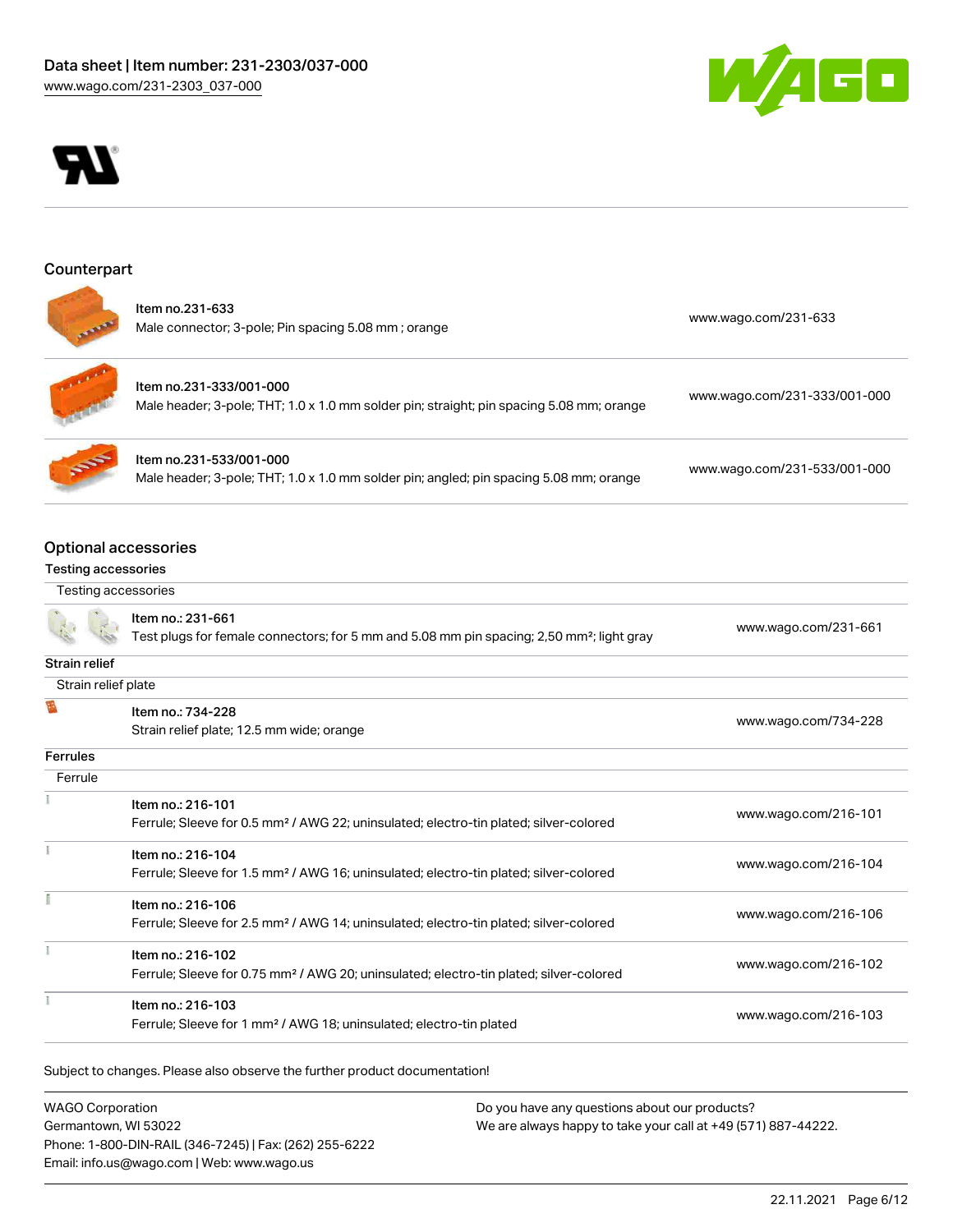### Data sheet | Item number: 231-2303/037-000

Phone: 1-800-DIN-RAIL (346-7245) | Fax: (262) 255-6222

Email: info.us@wago.com | Web: www.wago.us

[www.wago.com/231-2303\\_037-000](http://www.wago.com/231-2303_037-000)



|    | Item no.: 216-123<br>Ferrule; Sleeve for 1 mm <sup>2</sup> / AWG 18; uninsulated; electro-tin plated; silver-colored                                                                              | www.wago.com/216-123                                                                                           |  |
|----|---------------------------------------------------------------------------------------------------------------------------------------------------------------------------------------------------|----------------------------------------------------------------------------------------------------------------|--|
|    | Item no.: 216-122<br>Ferrule; Sleeve for 0.75 mm <sup>2</sup> / AWG 20; uninsulated; electro-tin plated; silver-colored                                                                           | www.wago.com/216-122                                                                                           |  |
| I. | Item no.: 216-124<br>Ferrule; Sleeve for 1.5 mm <sup>2</sup> / AWG 16; uninsulated; electro-tin plated                                                                                            | www.wago.com/216-124                                                                                           |  |
|    | Item no.: 216-142<br>Ferrule; Sleeve for 0.75 mm <sup>2</sup> / 18 AWG; uninsulated; electro-tin plated; electrolytic copper; gastight<br>crimped; acc. to DIN 46228, Part 1/08.92                | www.wago.com/216-142                                                                                           |  |
|    | Item no.: 216-132<br>Ferrule; Sleeve for 0.34 mm <sup>2</sup> / AWG 24; uninsulated; electro-tin plated                                                                                           | www.wago.com/216-132                                                                                           |  |
|    | Item no.: 216-121<br>Ferrule; Sleeve for 0.5 mm <sup>2</sup> / AWG 22; uninsulated; electro-tin plated; silver-colored                                                                            | www.wago.com/216-121                                                                                           |  |
|    | Item no.: 216-143<br>Ferrule; Sleeve for 1 mm <sup>2</sup> / AWG 18; uninsulated; electro-tin plated; electrolytic copper; gastight<br>crimped; acc. to DIN 46228, Part 1/08.92                   | www.wago.com/216-143                                                                                           |  |
|    | Item no.: 216-131<br>Ferrule; Sleeve for 0.25 mm <sup>2</sup> / AWG 24; uninsulated; electro-tin plated; silver-colored                                                                           | www.wago.com/216-131                                                                                           |  |
|    | Item no.: 216-141<br>Ferrule; Sleeve for 0.5 mm <sup>2</sup> / 20 AWG; uninsulated; electro-tin plated; electrolytic copper; gastight<br>crimped; acc. to DIN 46228, Part 1/08.92                 | www.wago.com/216-141                                                                                           |  |
|    | Item no.: 216-152<br>Ferrule; Sleeve for 0.34 mm <sup>2</sup> / AWG 24; uninsulated; electro-tin plated                                                                                           | www.wago.com/216-152                                                                                           |  |
| ۸  | Item no.: 216-203<br>Ferrule; Sleeve for 1 mm <sup>2</sup> / AWG 18; insulated; electro-tin plated; red                                                                                           | www.wago.com/216-203                                                                                           |  |
|    | Item no.: 216-202<br>Ferrule; Sleeve for 0.75 mm <sup>2</sup> / 18 AWG; insulated; electro-tin plated; gray                                                                                       | www.wago.com/216-202                                                                                           |  |
|    | Item no.: 216-151<br>Ferrule; Sleeve for 0.25 mm <sup>2</sup> / AWG 24; uninsulated; electro-tin plated                                                                                           | www.wago.com/216-151                                                                                           |  |
|    | Item no.: 216-204<br>Ferrule; Sleeve for 1.5 mm <sup>2</sup> / AWG 16; insulated; electro-tin plated; black                                                                                       | www.wago.com/216-204                                                                                           |  |
|    | Item no.: 216-144<br>Ferrule; Sleeve for 1.5 mm <sup>2</sup> / AWG 16; uninsulated; electro-tin plated; electrolytic copper; gastight<br>crimped; acc. to DIN 46228, Part 1/08.92; silver-colored | www.wago.com/216-144                                                                                           |  |
|    | Item no.: 216-201<br>Ferrule; Sleeve for 0.5 mm <sup>2</sup> / 20 AWG; insulated; electro-tin plated; white                                                                                       | www.wago.com/216-201                                                                                           |  |
|    | Item no.: 216-223<br>Ferrule; Sleeve for 1 mm <sup>2</sup> / AWG 18; insulated; electro-tin plated; red                                                                                           | www.wago.com/216-223                                                                                           |  |
|    | Item no.: 216-241<br>Ferrule; Sleeve for 0.5 mm <sup>2</sup> / 20 AWG; insulated; electro-tin plated; electrolytic copper; gastight                                                               | www.wago.com/216-241                                                                                           |  |
|    | Subject to changes. Please also observe the further product documentation!                                                                                                                        |                                                                                                                |  |
|    | <b>WAGO Corporation</b><br>Germantown, WI 53022                                                                                                                                                   | Do you have any questions about our products?<br>We are always happy to take your call at +49 (571) 887-44222. |  |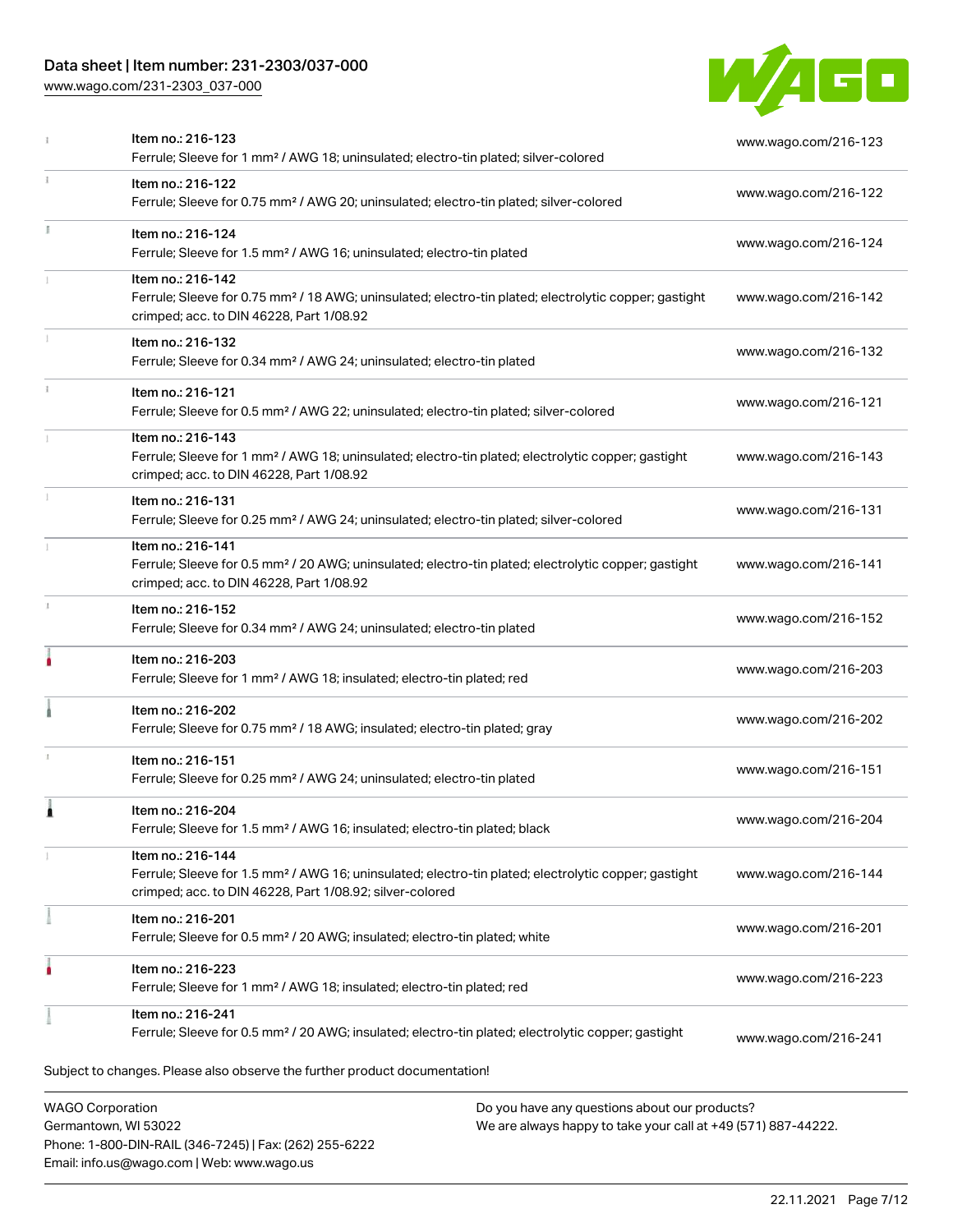### Data sheet | Item number: 231-2303/037-000

[www.wago.com/231-2303\\_037-000](http://www.wago.com/231-2303_037-000)



crimped; acc. to DIN 46228, Part 4/09.90; white

|                   | Item no.: 216-242                                                                                                                                                 |                      |
|-------------------|-------------------------------------------------------------------------------------------------------------------------------------------------------------------|----------------------|
|                   | Ferrule; Sleeve for 0.75 mm <sup>2</sup> / 18 AWG; insulated; electro-tin plated; electrolytic copper; gastight                                                   | www.wago.com/216-242 |
|                   | crimped; acc. to DIN 46228, Part 4/09.90; gray                                                                                                                    |                      |
|                   | Item no.: 216-222                                                                                                                                                 | www.wago.com/216-222 |
|                   | Ferrule; Sleeve for 0.75 mm <sup>2</sup> / 18 AWG; insulated; electro-tin plated; gray                                                                            |                      |
|                   | Item no.: 216-221                                                                                                                                                 |                      |
|                   | Ferrule; Sleeve for 0.5 mm <sup>2</sup> / 20 AWG; insulated; electro-tin plated; white                                                                            | www.wago.com/216-221 |
| Â                 | Item no.: 216-224                                                                                                                                                 |                      |
|                   | Ferrule; Sleeve for 1.5 mm <sup>2</sup> / AWG 16; insulated; electro-tin plated; black                                                                            | www.wago.com/216-224 |
|                   | Item no.: 216-243                                                                                                                                                 |                      |
|                   | Ferrule; Sleeve for 1 mm <sup>2</sup> / AWG 18; insulated; electro-tin plated; electrolytic copper; gastight crimped; www.wago.com/216-243                        |                      |
|                   | acc. to DIN 46228, Part 4/09.90; red                                                                                                                              |                      |
| Â                 | Item no.: 216-244                                                                                                                                                 |                      |
|                   | Ferrule; Sleeve for 1.5 mm <sup>2</sup> / AWG 16; insulated; electro-tin plated; electrolytic copper; gastight<br>crimped; acc. to DIN 46228, Part 4/09.90; black | www.wago.com/216-244 |
|                   | Item no.: 216-263                                                                                                                                                 |                      |
|                   | Ferrule; Sleeve for 1 mm <sup>2</sup> / AWG 18; insulated; electro-tin plated; electrolytic copper; gastight crimped; www.wago.com/216-263                        |                      |
|                   | acc. to DIN 46228, Part 4/09.90; red                                                                                                                              |                      |
| Â                 | Item no.: 216-264                                                                                                                                                 |                      |
|                   | Ferrule; Sleeve for 1.5 mm <sup>2</sup> / AWG 16; insulated; electro-tin plated; electrolytic copper; gastight                                                    | www.wago.com/216-264 |
|                   | crimped; acc. to DIN 46228, Part 4/09.90; black                                                                                                                   |                      |
| Â                 | Item no.: 216-284                                                                                                                                                 |                      |
|                   | Ferrule; Sleeve for 1.5 mm <sup>2</sup> / AWG 16; insulated; electro-tin plated; electrolytic copper; gastight<br>crimped; acc. to DIN 46228, Part 4/09.90; black | www.wago.com/216-284 |
|                   | Item no.: 216-262                                                                                                                                                 |                      |
|                   | Ferrule; Sleeve for 0.75 mm <sup>2</sup> / 18 AWG; insulated; electro-tin plated; electrolytic copper; gastight                                                   | www.wago.com/216-262 |
|                   | crimped; acc. to DIN 46228, Part 4/09.90; gray                                                                                                                    |                      |
|                   | Item no.: 216-301                                                                                                                                                 |                      |
|                   | Ferrule; Sleeve for 0.25 mm <sup>2</sup> / AWG 24; insulated; electro-tin plated; yellow                                                                          | www.wago.com/216-301 |
|                   | Item no.: 216-321                                                                                                                                                 |                      |
|                   | Ferrule; Sleeve for 0.25 mm <sup>2</sup> / AWG 24; insulated; electro-tin plated; yellow                                                                          | www.wago.com/216-321 |
|                   | Item no.: 216-322                                                                                                                                                 |                      |
|                   | Ferrule; Sleeve for 0.34 mm <sup>2</sup> / 22 AWG; insulated; electro-tin plated; green                                                                           | www.wago.com/216-322 |
| ۸                 | Item no.: 216-302                                                                                                                                                 |                      |
|                   | Ferrule; Sleeve for 0.34 mm <sup>2</sup> / 22 AWG; insulated; electro-tin plated; light turquoise                                                                 | www.wago.com/216-302 |
| Insulations stops |                                                                                                                                                                   |                      |
| Insulation stop   |                                                                                                                                                                   |                      |
|                   |                                                                                                                                                                   |                      |

**CALLED** Leece

Item no.: 231-672 Item IIo... 231-072<br>Insulation stop; 0.75 - 1 mm²; dark gray [www.wago.com/231-672](http://www.wago.com/231-672)

Subject to changes. Please also observe the further product documentation!

WAGO Corporation Germantown, WI 53022 Phone: 1-800-DIN-RAIL (346-7245) | Fax: (262) 255-6222 Email: info.us@wago.com | Web: www.wago.us Do you have any questions about our products? We are always happy to take your call at +49 (571) 887-44222.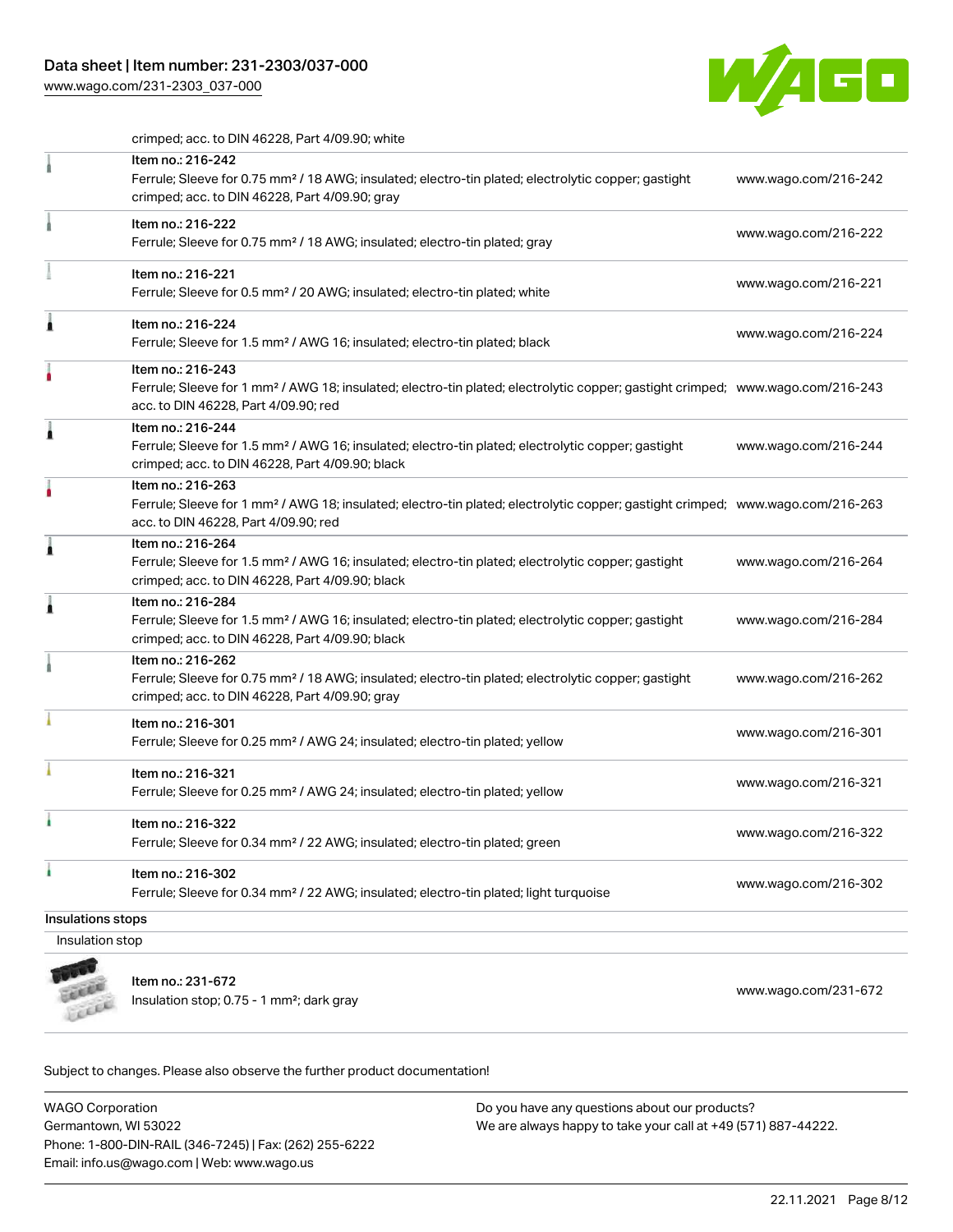



Item no.: 231-670 Insulation stop; 0.08-0.2 mm² / 0.2 mm² "s"; white

[www.wago.com/231-670](http://www.wago.com/231-670)

|                     | Item no.: 231-671<br>Insulation stop; 0.25 - 0.5 mm <sup>2</sup> ; light gray                                                                                     | www.wago.com/231-671             |
|---------------------|-------------------------------------------------------------------------------------------------------------------------------------------------------------------|----------------------------------|
| Marking accessories |                                                                                                                                                                   |                                  |
| Marking strip       |                                                                                                                                                                   |                                  |
|                     | Item no.: 210-331/508-103                                                                                                                                         | www.wago.com/210-331             |
|                     | Marking strips; as a DIN A4 sheet; MARKED; 1-12 (200x); Height of marker strip: 2.3 mm/0.091 in; Strip<br>length 182 mm; Horizontal marking; Self-adhesive; white | /508-103                         |
|                     | Item no.: 210-331/508-104                                                                                                                                         |                                  |
|                     | Marking strips; as a DIN A4 sheet; MARKED; 13-24 (200x); Height of marker strip: 2.3 mm/0.091 in; Strip                                                           | www.wago.com/210-331<br>/508-104 |
|                     | length 182 mm; Horizontal marking; Self-adhesive; white                                                                                                           |                                  |
|                     | Item no.: 210-332/508-202                                                                                                                                         |                                  |
|                     | Marking strips; as a DIN A4 sheet; MARKED; 1-16 (160x); Height of marker strip: 3 mm; Strip length 182                                                            | www.wago.com/210-332<br>/508-202 |
|                     | mm; Horizontal marking; Self-adhesive; white                                                                                                                      |                                  |
|                     | Item no.: 210-332/508-204                                                                                                                                         |                                  |
|                     | Marking strips; as a DIN A4 sheet; MARKED; 17-32 (160x); Height of marker strip: 3 mm; Strip length                                                               | www.wago.com/210-332<br>/508-204 |
|                     | 182 mm; Horizontal marking; Self-adhesive; white                                                                                                                  |                                  |
|                     | Item no.: 210-332/508-206                                                                                                                                         |                                  |
|                     | Marking strips; as a DIN A4 sheet; MARKED; 33-48 (160x); Height of marker strip: 3 mm; Strip length                                                               | www.wago.com/210-332<br>/508-206 |
|                     | 182 mm; Horizontal marking; Self-adhesive; white                                                                                                                  |                                  |
|                     | Item no.: 210-332/508-205                                                                                                                                         |                                  |
|                     | Marking strips; as a DIN A4 sheet; MARKED; 1-32 (80x); Height of marker strip: 3 mm; Strip length 182                                                             | www.wago.com/210-332<br>/508-205 |
|                     | mm; Horizontal marking; Self-adhesive; white                                                                                                                      |                                  |
| Tools               |                                                                                                                                                                   |                                  |
| Operating tool      |                                                                                                                                                                   |                                  |
|                     | Item no.: 209-130                                                                                                                                                 | www.wago.com/209-130             |
|                     | Operating tool; suitable for 264, 280 and 281 Series; 1-way; of insulating material; white                                                                        |                                  |
|                     | Item no.: 210-657                                                                                                                                                 |                                  |
|                     | Operating tool; Blade: 3.5 x 0.5 mm; with a partially insulated shaft; short; multicoloured                                                                       | www.wago.com/210-657             |
|                     | Item no.: 210-720                                                                                                                                                 |                                  |
|                     | Operating tool; Blade: 3.5 x 0.5 mm; with a partially insulated shaft; multicoloured                                                                              | www.wago.com/210-720             |
|                     | Item no.: 280-432                                                                                                                                                 | www.wago.com/280-432             |
|                     | Operating tool; made of insulating material; 2-way; white                                                                                                         |                                  |
|                     | Item no.: 280-434                                                                                                                                                 |                                  |
|                     | Operating tool; made of insulating material; 4-way                                                                                                                | www.wago.com/280-434             |
|                     |                                                                                                                                                                   |                                  |

Subject to changes. Please also observe the further product documentation!

WAGO Corporation Germantown, WI 53022 Phone: 1-800-DIN-RAIL (346-7245) | Fax: (262) 255-6222 Email: info.us@wago.com | Web: www.wago.us Do you have any questions about our products? We are always happy to take your call at +49 (571) 887-44222.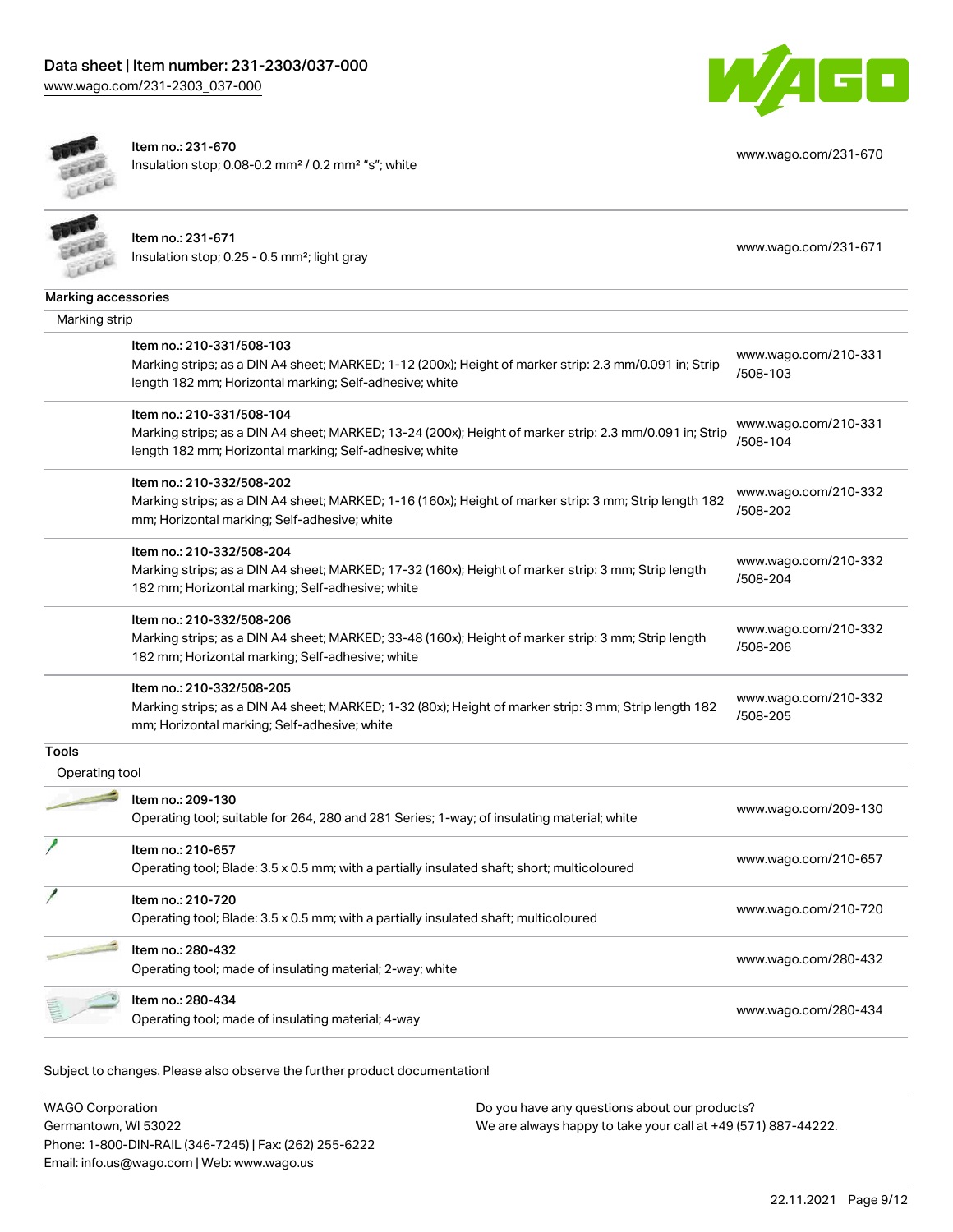### Data sheet | Item number: 231-2303/037-000

[www.wago.com/231-2303\\_037-000](http://www.wago.com/231-2303_037-000)

Email: info.us@wago.com | Web: www.wago.us

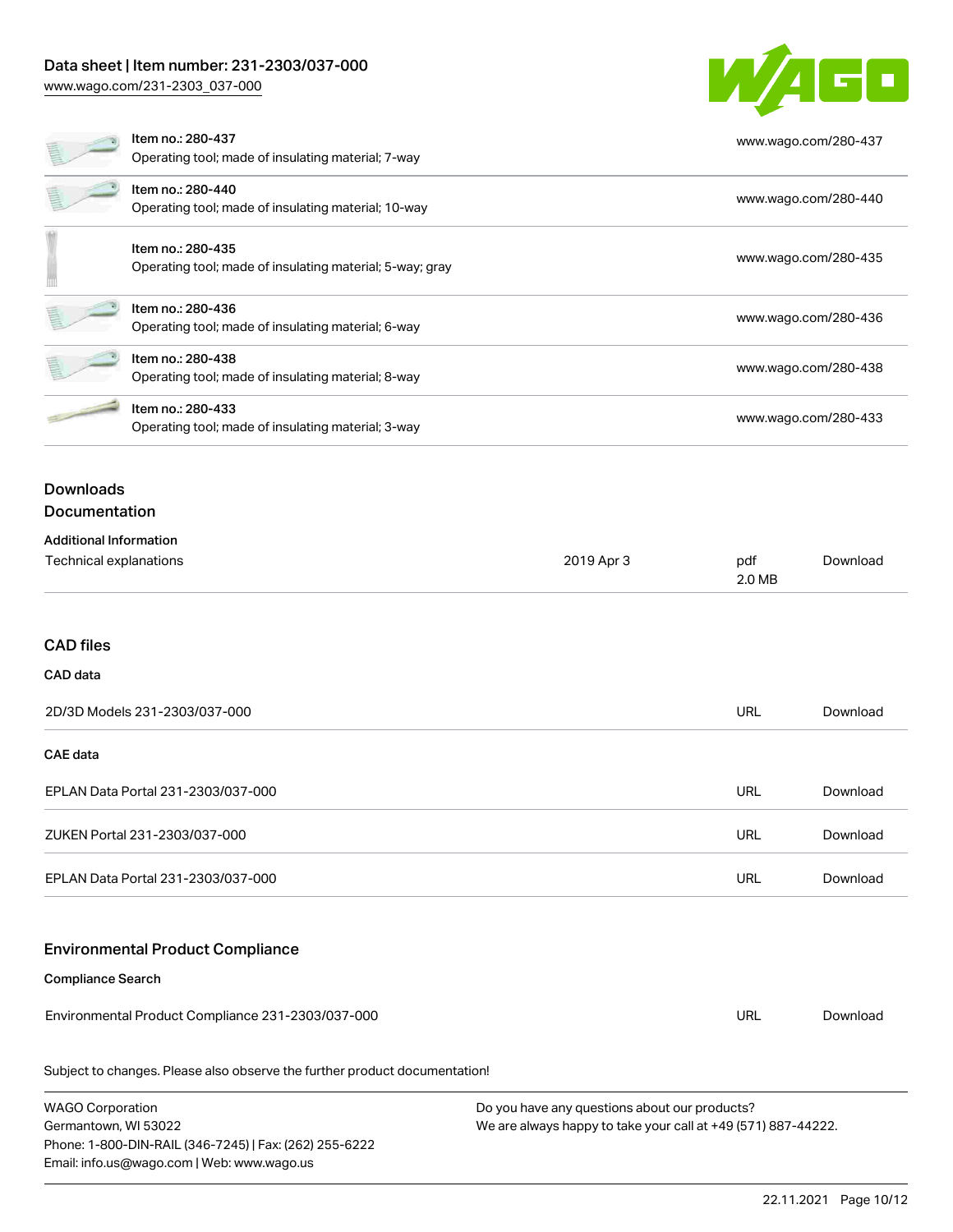

2-conductor female connector; Push-in CAGE CLAMP®; 2.5 mm²; Pin spacing 5.08 mm; 3-pole; Lateral locking levers; 2,50 mm²; orange

#### Installation Notes

Conductor termination



#### Conductor termination

Solid conductors ≥ 0.5 mm² (20 AWG), as well as ferruled, fine-stranded conductors can be terminated by simply pushing them into unit. Integrated test ports allow touch contact with current bar via test probes in both horizontal and vertical directions.

Subject to changes. Please also observe the further product documentation! Product family

WAGO Corporation Germantown, WI 53022 Phone: 1-800-DIN-RAIL (346-7245) | Fax: (262) 255-6222 Email: info.us@wago.com | Web: www.wago.us